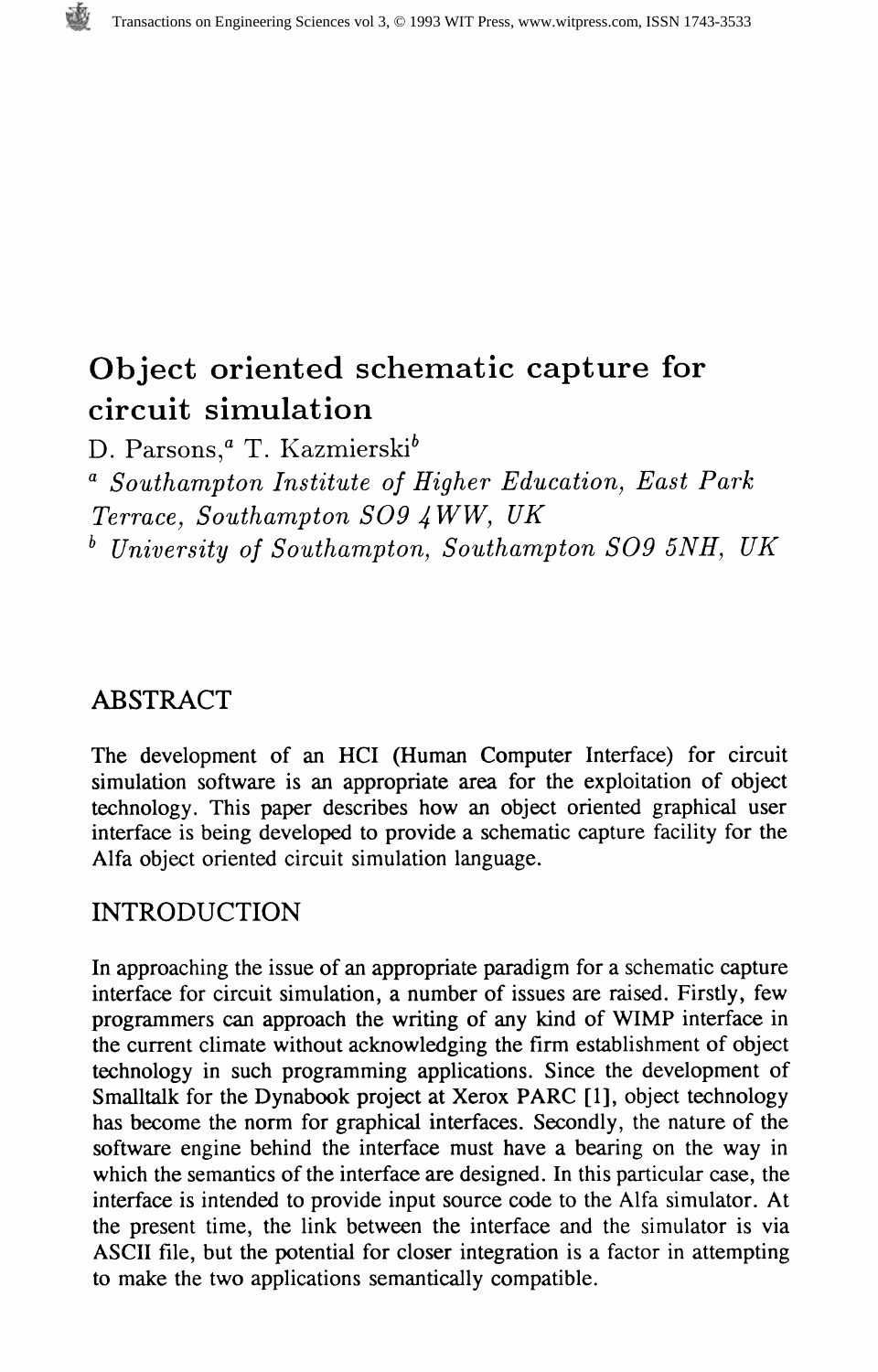Transactions on Engineering Sciences vol 3, © 1993 WIT Press, www.witpress.com, ISSN 1743-3533

#### 378 Software Applications in Electrical Engineering

The long standing relationship between simulation applications and object technology is well known, and dates from the development of Simula67 [2]. It is not within the scope of this paper to discuss the detail of the simulation language, Alfa, which lies behind the schematic capture interface, suffice to say that the application of the object oriented paradigm to its methodology is crucial to its approach. Alfa itself has been documented elsewhere (Kazmierski, Brown, Nichols & Zwolinski [3]).

In the light of the above, a schematic capture interface for Alfa is currently under development using  $C++$  [4]. This is clearly the most appropriate language to provide compatible links with Alfa, since it is the language into which Alfa is parsed, and shares much of its syntactical style. It also has the advantage of providing portable executable code without the environment overhead of, for example, Smalltalk.

### THE CIRCUIT DOMAIN

Unlike many data processing applications, the area of circuit simulation provides an environment within which the identification of "objects" is blindingly obvious. This is a great advantage when approaching an application from an object technology viewpoint. A circuit simulator interface must be as representative as possible of the physical process of building the circuit in reality, and a programming paradigm which supports the one-to-one relationship between real world objects and software entities has to be advantageous. The circuit domain is comprised of discrete objects, passing messages between each other. Such a domain appears therefore to be an application area in which object technology can bear fruit.

## ABSTRACTION AND OBJECTS

The abstract data type is an important tool of object technology, allowing as it does the essence of each object to be represented in a "template" of attributes and methods. Thus the  $C++$  "class" acts as an abstract data type for each object in the system, standardising state attributes and behaviour methods across a class of objects. When representing electronic circuit components in software, the object oriented approach allows each component to be modelled as an abstract data type, linking together a number of generic characteristics of each component. These include:

- 1. The visual image of the component on the screen
- 2. The attributes of each component type (e.g. Resistance for a resistor)
- 3. The relationships between the component and other objects in the circuit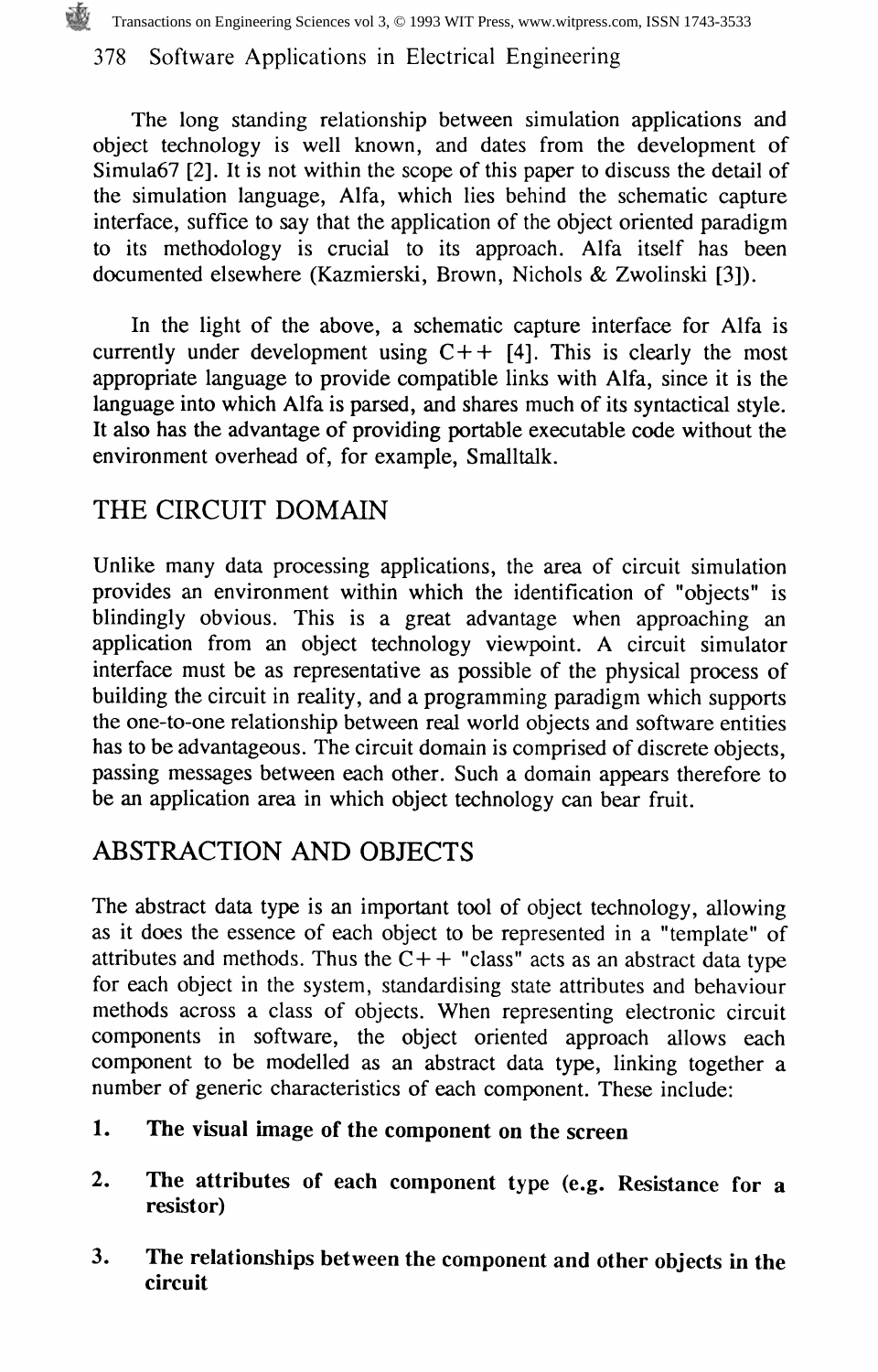Each specific component object which is dynamically created in the system is therefore capable, by containing state values for the generic attributes, of linking together these aspects so that an individual component is able to display itself on the screen, and also relate its external interfaces to the interfaces of other components and nodes. By tracing through the components in the system at any one time, each object is able to contribute to the Alfa source code which is written to disk by the interface for input into the Alfa simulator. The data which is required of each component in the circuit is the ability to report its own unique name, generated when the object is created, the value(s) of its attribute(s), and the names of components or nodes to which its external interfaces connect. Nodes are required only to return their unique names. In both cases, the system creates unique names by utilising class member functions; one which returns the generic name of the class (e.g. CAPACITOR, XORGATE etc, and another which uses a static data member (i.e. only one variable for the whole class, rather than one per object of the class) to keep a count of how many objects of the class exist in the system. By combining the name of the class with an instance counter, a unique object name can be created. For example, the first capacitor in the system will be called CAPACITOR 1, the second CAPACITOR 2 and so on. Nodes are named NODE\_1, NODE 2 etc. (ref. Alfa source code, Figure 4).

#### COMPONENT HIERARCHIES

In addition to the use of abstract data types to model components, object technology offers the ability to create classification hierarchies of generic component types. This allows duplication and redundancy of data and functionality to be eliminated, whilst ensuring consistency of structure. For example, the several types of resistor need not be modelled entirely separately if inheritance is utilised. The ordinary resistor can be used as a base class, from which other types of resistor with additional functionality may inherit. Therefore we may build on the attributes and functions of the Resistor class to create Photo-resistors, Thermo-resistors, VDRs or any other resisting device. Figure 1 below illustrates the principle of the inheritance hierarchy in terms of the screen images of three resisting devices. The Photo-resistor and Variable Resistor classes inherit their base image from the Resistor class, but add additional elements. Internally too, the attributes of the Resistor class are inherited and built on by the derived types. Inheritance also allows generic messages to be sent to all objects in the hierarchy, regardless of their specific class type. When an object is sent a message, for example, to draw itself on the screen, it knows how to create its image via a function unique to the class, but with a name shared by all classes in the hierarchy. In  $C++$ , such "polymorphic" methods are facilitated by the use of "virtual" functions.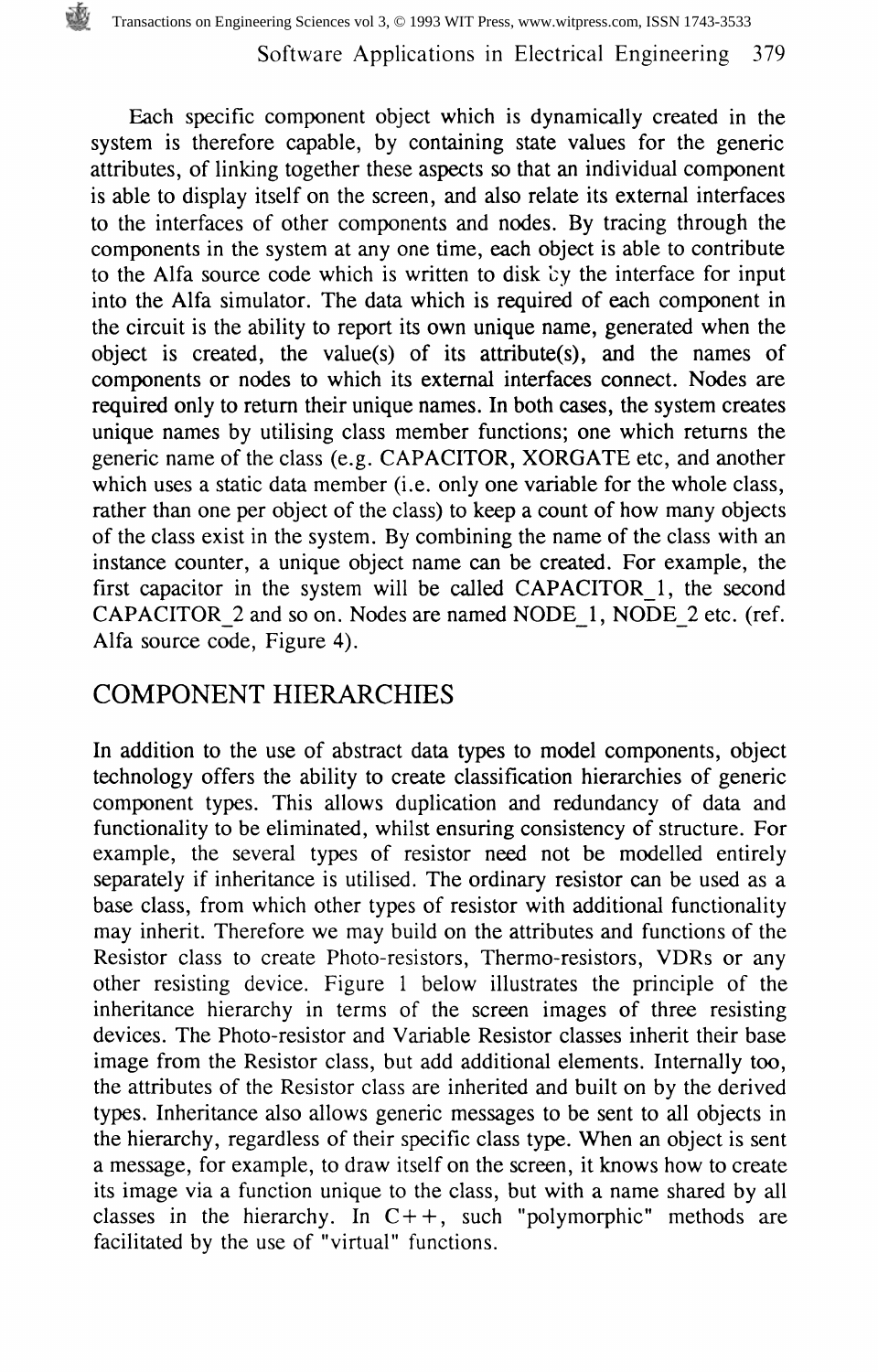380 Software Applications in Electrical Engineering Transactions on Engineering Sciences vol 3, © 1993 WIT Press, www.witpress.com, ISSN 1743-3533



Figure 1: An inheritance hierarchy of resistor devices

We may examine how such a hierarchy can be utilised in  $C++$  by describing how the devices are drawn. Firstly, the Resistor class allows an object of the class to draw itself on the screen using the drawQ member function which utilises simple graphics library functions:

```
void Resistor::drawQ
{
     line(x + vect[0], y + vect[1], x + vect[2], y + vect[3]);// etc....
```
### $\overline{\mathbf{r}}$

A photoresistor needs to be shown with the same visual image, but with the addition of two arrows. Because the Photoresistor class inherits from the resistor class, the member function draw() of the base class can be called from the member function draw() in the derived class.

```
void Photoresistor::drawQ
ſ
\frac{1}{10} The base class version of draw\frac{1}{10} is called first
```

```
Resistor::draw();
```
// Then the arrows are added

```
line(x + vect[0], y + vect[1], x + vect[2], y + vect[3]);
```

```
// etc....
}
```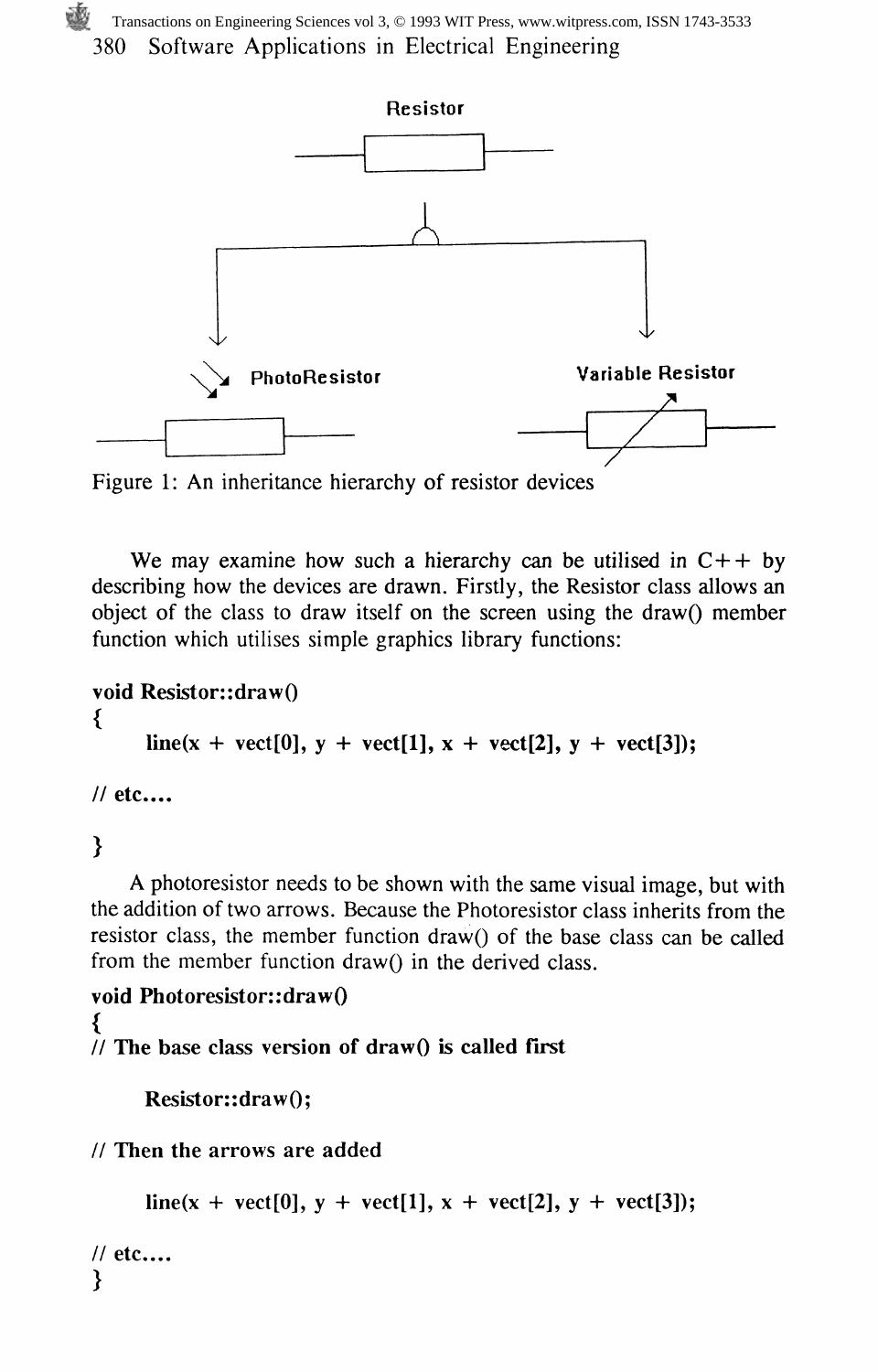#### Software Applications in Electrical Engineering 381

Note that in this case, the array vect<sup>[]</sup> has been declared as a private attribute of both the Resistor and Photoresistor classes. Because the array vectf] is therefore seen separately by the constructors of the two classes, there is no problem in vect[l] for example being used in two contexts. This ensures that there is no accidental corruption of data related to the base class. Other attributes are however inherited without being re-stated, such as the screen coordinates of the two node connections of the component, and the resistance value.

By extending the interface, the user may theoretically build further on the base class to create new types of resistor, sensitive to new external inputs, or combinations of factors which may be built in to the model. By using inheritance, only the new behaviour need be modelled, again ensuring consistency with the base component.

Indeed, we may further exploit the paradigm by introducing "multiple inheritance", whereby a single class may inherit attributes and methods from more than one base class. For example, we could create an abstract base class of a "radiation sensitive component", which would encapsulate generic radiation (e.g. light) sensitive behaviour, and the arrows which are part of the objects' visual image. The base class would not be intended for instantiation, since it is not a specific component, but may provide individual light sensitive components with generic characteristics and behaviour. Figure 2 indicates such a hierarchy, with the abstract class not intended for instantiation (ref single box outline), whereas the other base classes Diode and Resistor act as both base classes for instances of Photodiode and Photoresistor, but may also be instantiated in their own right (ref double box outline). The form of notation used here is loosely based on the Coad/Yourdon notation [5] in the sense that a distinction is made between abstract classes (containers for attributes and methods, but not templates for concrete objects) and those which may be instantiated as objects. A class which is notated only with a rectangular box is an abstract class, and does not represent a useable object at that level of the hierarchy. Boxes which are surrounded by a second, rounded box, represent classes from which concrete objects may be instantiated. These may or may not be base classes for further derived classes and objects.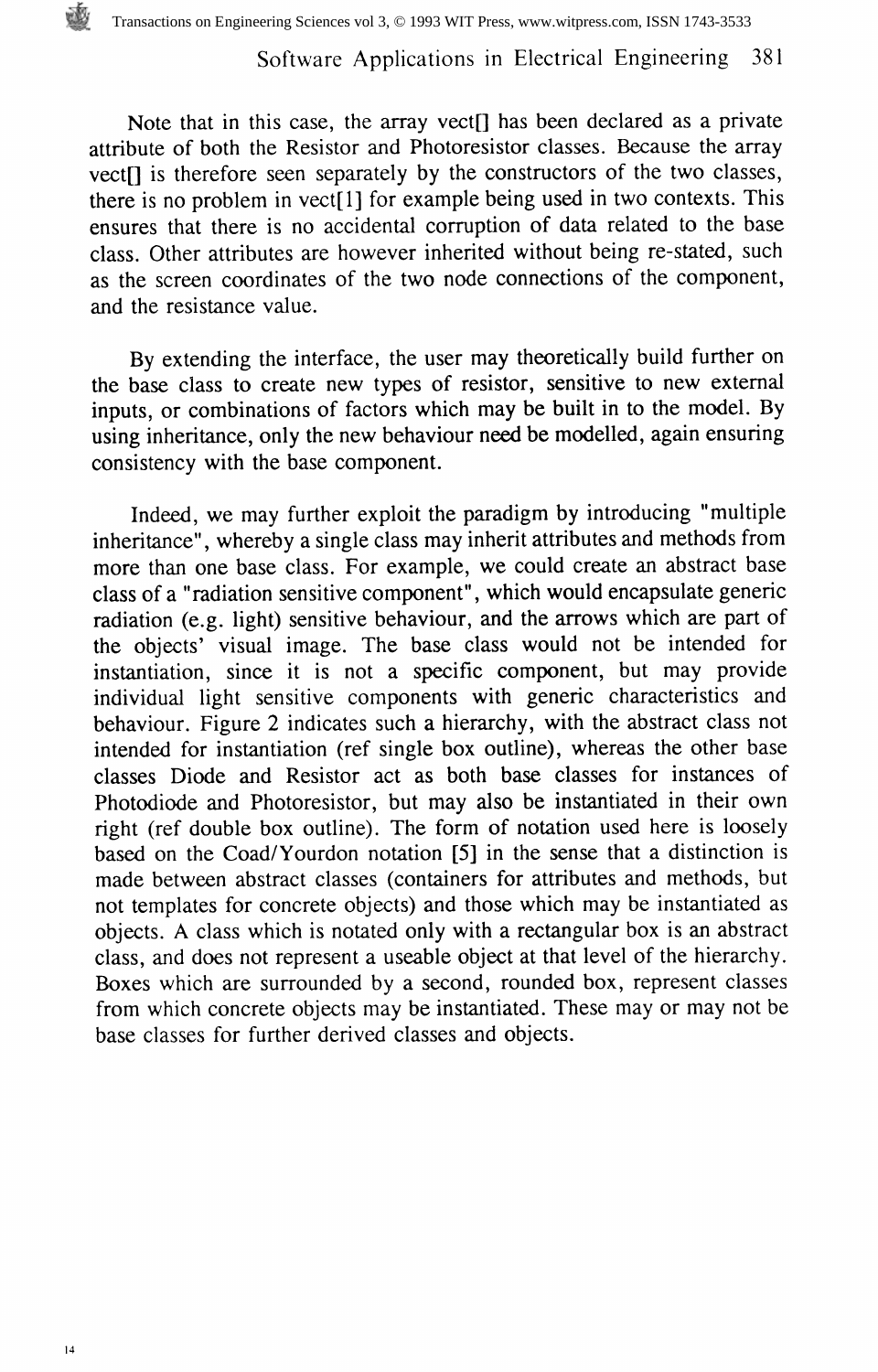Transactions on Engineering Sciences vol 3, © 1993 WIT Press, www.witpress.com, ISSN 1743-3533

382 Software Applications in Electrical Engineering

#### BASE CLASSES



Figure 2: A hierarchy of components using multiple inheritance

#### CONTROL VIA GENERIC CLASSES

In the system, all components inherit from the base class "Component", which allows a common term of reference for all components in the circuit. Likewise, "Component" is a derived class of "CircuitObject", from which the "Wire" class (which allows the creation of circuit nodes) also inherits. The data and processes of each component are encapsulated in specific component objects, but the generic component class allows the third element of a system, control, to be exercised over a collection of various and disparate components. Components and nodes may be controlled separately via the classes "Component" and "Wire", but may also be treated as part of a single hierarchy of "CircuitObjects"

Such an approach is clearly applicable to the system as a whole, given the appropriateness of object technology to graphical interfaces. Therefore we see two general areas of hierarchy in the system; one which contains interface objects such as menus, dialogboxes, windows etc, and another containing components and the connections between them. Both however inherit from a simple base class which identifies the locations and visibility of all screen entities and therefore unifies control over the whole system via the visual domain.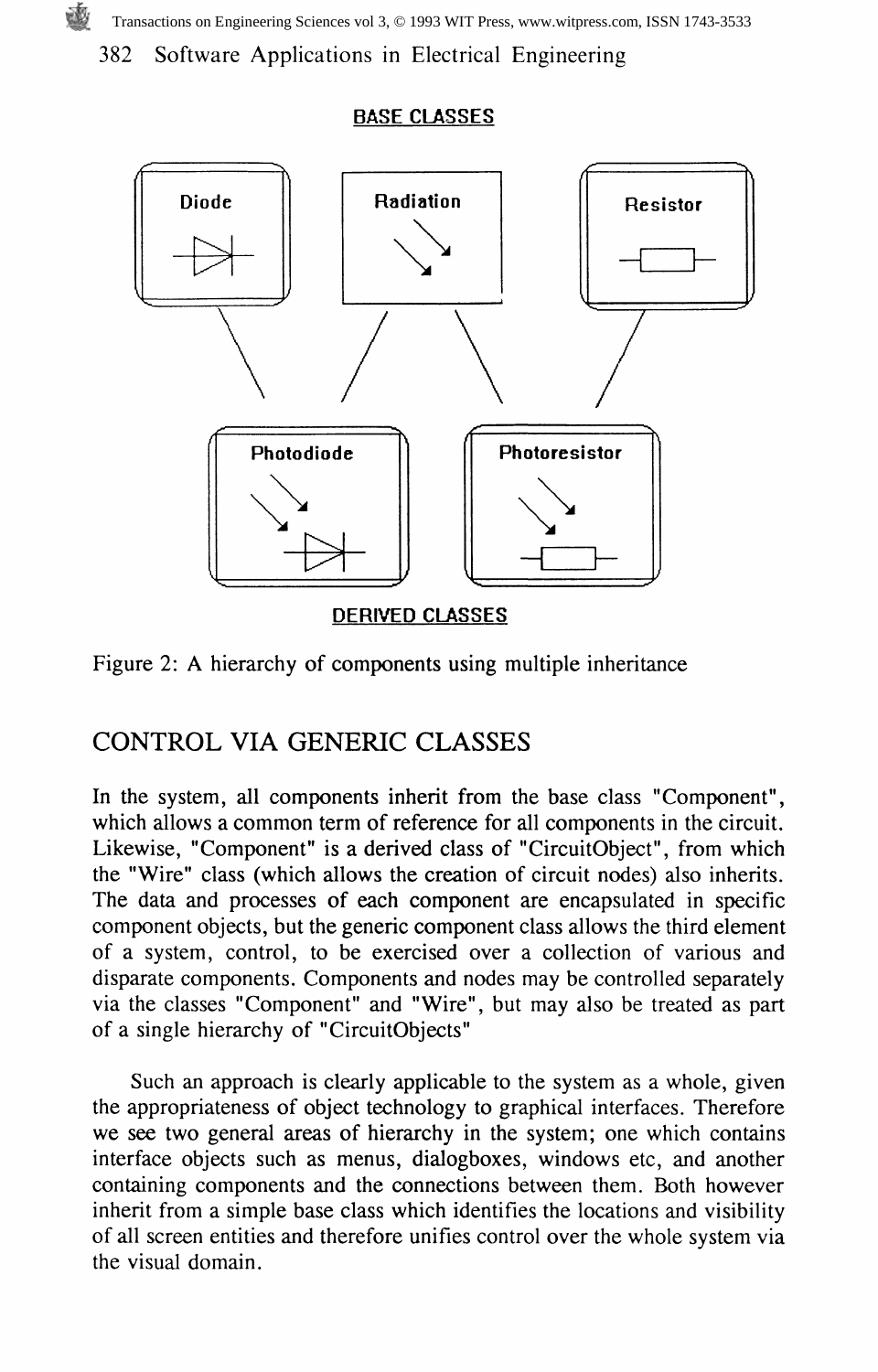In addition to the use of abstract data types and inheritance, the interface also takes advantage of the facilities of run-time polymorphism via dynamic binding. That is, the system allows component objects to be dynamically created and destroyed at run time, whilst keeping track of them via linked lists of pointers. This ensures that polymorphic (virtual) functions can be called for all components in the circuit via generic component pointers. It is this mechanism which allows all objects to respond to the same message  $(e.g. draw()$  with individual behaviour.

The  $C++$  language provides facilities to instantiate component objects dynamically as indicated above. This allows total flexibility in the number and attribute values of components of any type, constrained only by the size of the addressable memory within which the system can store software representations of component objects. These dynamic objects may include objects created dynamically by the user by defining new subclass of Component or of specific components such as resistors.

Abstract classes play a role in the control of concrete objects in term of allowing a generic pointer to be used to locate members of all subclasses. They also play a role in grouping generic attributes from which specific classes may inherit, whether part of the initial system or created interactively by the user. There is a limitation to the use of inheritance which is that it is impossible to remove an inherited attribute from a derived class, only to mask it. For example, a "private" attribute of a base class is inherited but not accessible directly by member functions in the derived class. Private derivation limits the use of inherited elements still further, but there is no method for simply avoiding the inheritance of unwanted attributes or methods. To some extent this implies that the granularity of classes needs to be kept quite small, so that a user-defined type may inherit as little redundancy as possible.

#### AN EXAMPLE CIRCUIT

This simple example shows how the schematic capture software allows a circuit to be drawn on the screen, and generate Alfa source code at will. Figure 3 shows a screen dump of the interface, containing a schematic for a simple phase detector.

When the circuit is written to file, each object is first asked to return its type, and unique name. This provides the "model main()" part of the source code. In the "process flow", each of the declared objects returns its name, followed by a parameter list. This list varies according to the type of component, but in general terms it identifies the names of input nodes, the names of output nodes, and the internal attribute values of the component (if applicable). In the case of the example in Figure 3, source code is created as shown in Figure 4.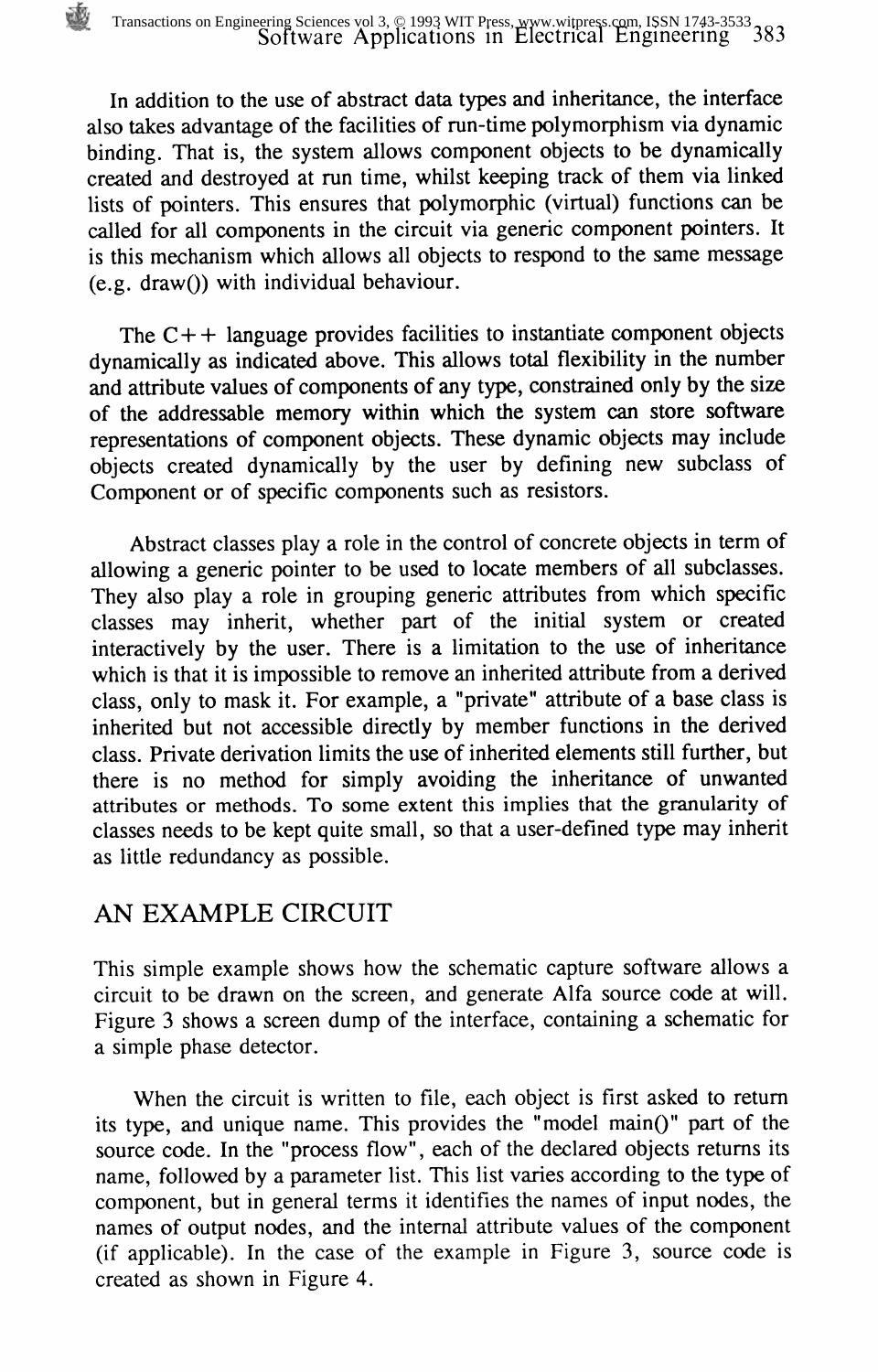384 Software Applications in Electrical Engineering



Figure 3: Screen dump of Alfa Schematic Capture interface, showing a simple phase detector circuit diagram

```
model main()
    Esource ESOURCE 2;
    Esource ESOURCE 1;
    XORGate XORGATE 1;
    Resistor RESISTOR 1;
    Capacitor CAPACITOR 1;
    node NODE_4;
    node NODE 3;
    node NODE 2;
    node NODE 1;
process flow begin
    ESOURCE 2(NODE 1, Ground, wave2(time));
    ESOURCE 1(NODE 2, Ground, wave1(time));
    XORGATE 1 (NODE 1, NODE 2, NODE 3);
    RESISTOR 1(NODE 3, NODE 4, 1);
    CAPACITOR 1(NODE 4, Ground, 100);
end
end model main;
```
Figure 4: Source code created by Alfa schematic capture interface